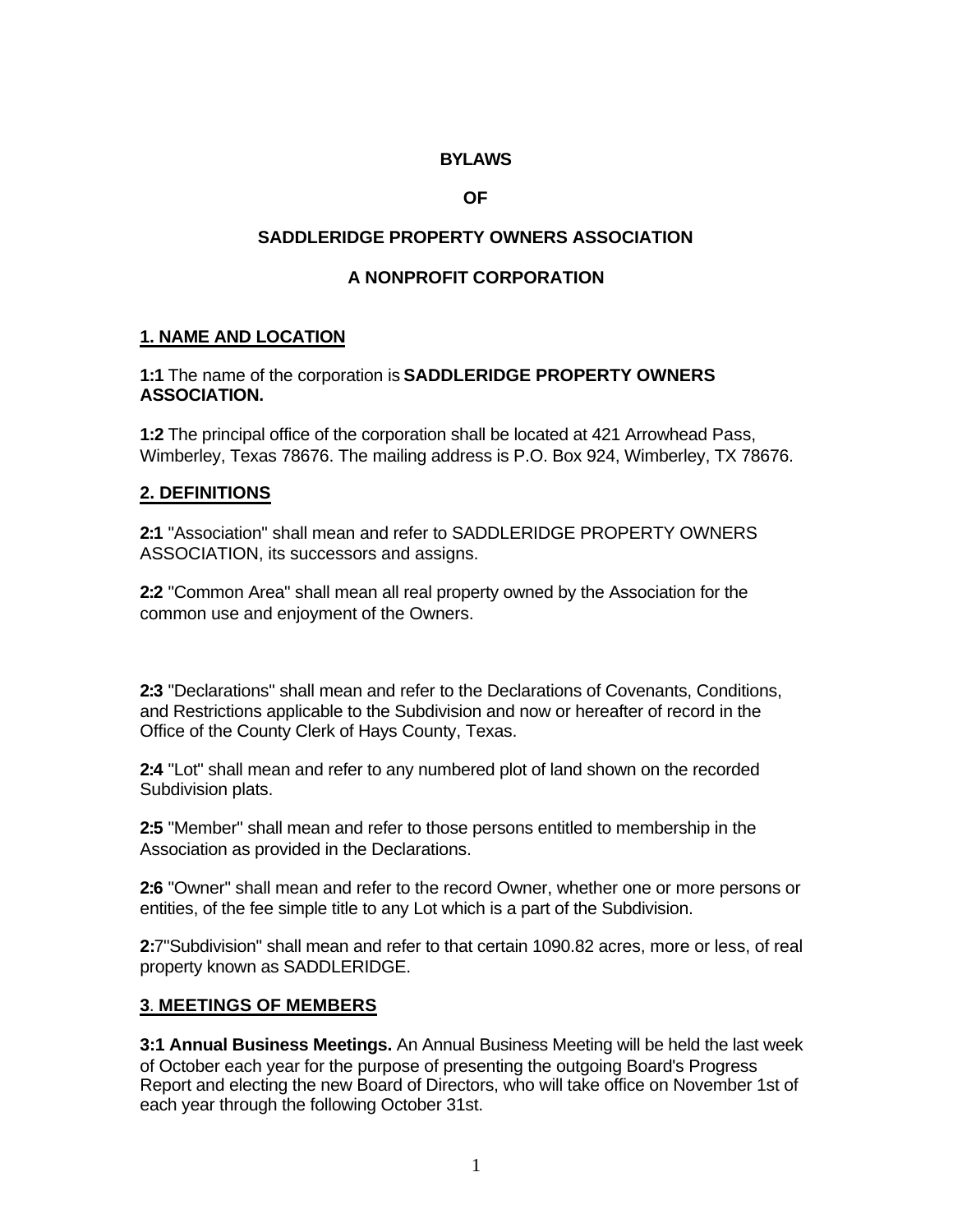**3:2 Special Meetings.** Special meetings of the Members may be called at any time by the president or by the board of directors, or on written request of twenty five percent of the Members, excluding suspended members as defined by 7:1:2.

**3:3 Notice of Meetings**. Except as provided in the Declarations, written notice of each meeting of Members shall be given by, or at the direction of, the secretary or other person authorized to call the meeting, by mailing a copy of such notice, postage prepaid, at least 10 but not more than 50 days before such meeting to each Member entitled to vote thereafter, addressed to the Member's address last appearing on the books of the Association, or supplied by such Member to the Association for the purpose of receiving notice, or by publishing in a weekly Hays County newspaper notice of the meeting or by posting on the Saddleridge website (www.saddleridge.com) for at least two consecutive weeks prior to said meeting. Such notice shall specify the day, hour, and place of the meeting, and in the case of a special meeting, the purpose of the meeting.

**3:4 Quorum**. The presence at the meeting, in person or by proxy, of Members entitled to cast 20 percent (20%) of the votes of each class of the membership shall constitute a quorum for authorization of any action, except as may otherwise be provided in the Declarations, the articles of incorporation, or these bylaws. If a quorum is not present at any meeting, the Members entitled to vote thereat shall have power to adjourn the meeting from time to time, without notice other than announcement at the meeting, until a quorum is present.

**3:5 Proxies.** At all meetings of Members, each Member may vote in person or by proxy. All proxies shall be in writing and filed with the secretary. Proxies shall be revocable, and the proxy of any power shall automatically terminate on conveyance by the Member of his Lot.

### **4. BOARD OF DIRECTORS -TERM OF OFFICE; FIRST ELECTION; REMOVAL**

**4:1 Number.** The affairs of the Association shall be managed by a board of four directors, who must be Members of the Association.

**4:2 Term of Office.** The term of office for each director shall be one year, with annual elections taking place at the Annual Business Meeting.

**4:3 Removal.** Any director may be removed from the board, with or without cause, by a majority vote of the Members of the Board of Directors. In the event of death, resignation, or removal of a director, his successor shall be selected by the remaining Members of the board and shall serve for the unexpired term of his predecessor.

**4:4 Compensation.** No director shall receive compensation for any service he may render to the Association. However, any director may be reimbursed for his actual expenses incurred in the performance of his duties.

## **5. BOARD OF DIRECTORS -NOMINATION AND ELECTION**

**5: 1 Nomination.** Nomination for election to the board of directors shall be by nominating committee. However, nominations may also be made from the floor at any annual meeting of Members. The nominating committee shall consist of a chairman who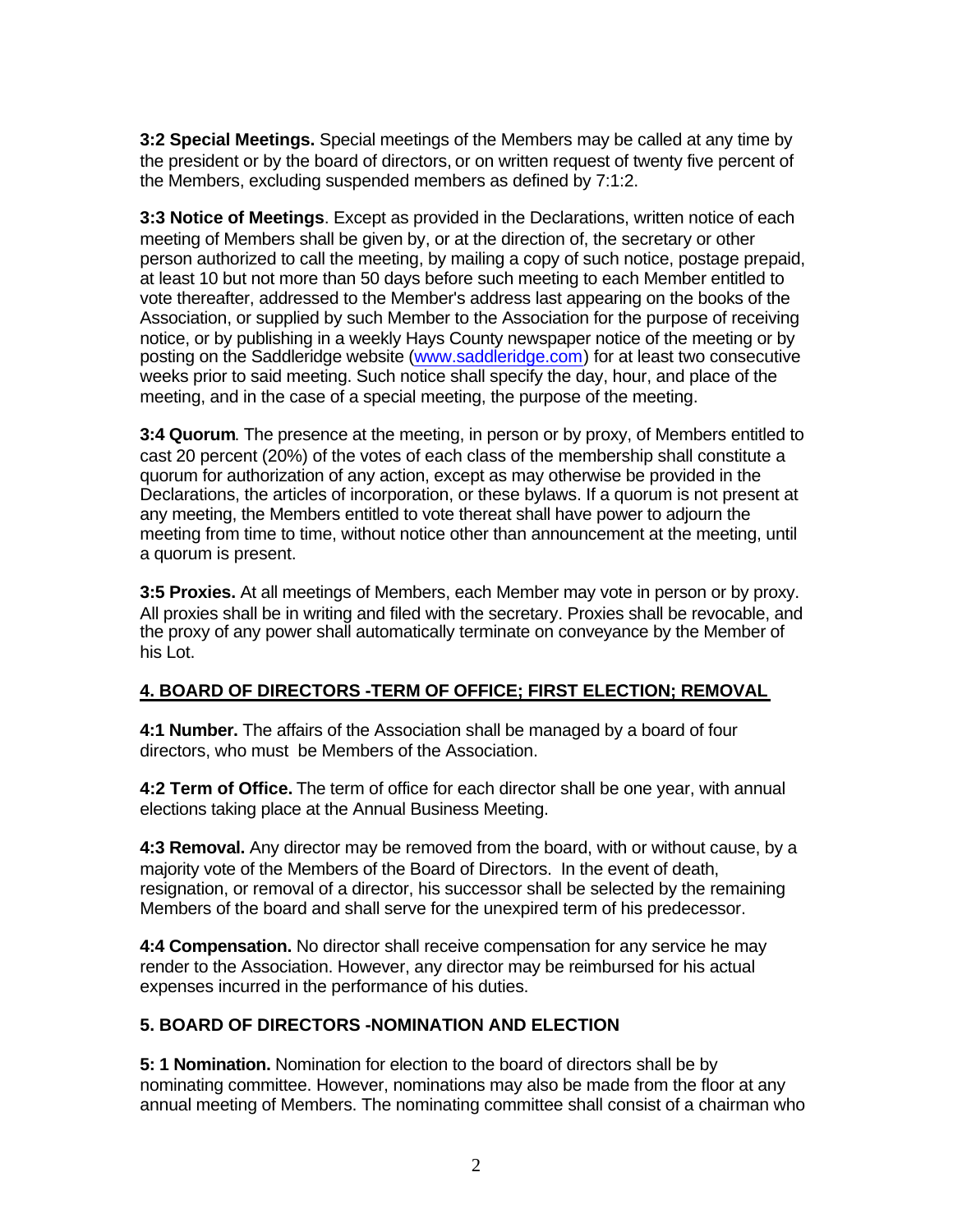shall be a Member of the Association , and two or more Members of the Association. The committee shall be appointed by the board of directors after each annual business meeting to serve from the close of such meeting until the close of the next annual business meeting., The nominating committee shall make as many nominations for election to the board of directors as it shall in its discretion determine, but in no event shall it nominate less than the number of vacancies to be filled. The Nominating Committee will advise potential candidates of Board duties, including computer skills and electronic mail responsibilities.

**5:2 Election.** Election to the board of directors shall be by secret written ballot. At such election the Members or their proxies may cast, in respect to each vacancy, as many votes as they are entitled to exercise under the provisions of the Declarations. Persons receiving the largest number of votes shall be elected. Cumulative voting is not permitted.

# **6. BOARD OF DIRECTORS -MEETINGS**

**6:1 Regular Meetings.** Regular meetings of the board of directors shall be held monthly at a day and time agreed by the Board of Directors and posted on the Saddleridge web site www.saddleridge.com. The Annual Property Owners Meeting will be held in April each year on a date agreed by the Board of Directors and posted on the Saddleridge website.

**6:2 Special Meetings.** Special Meetings of the board of directors shall be held when called by the president of the Association, or by any two directors, after not less than three (3) days' notice to each director.

**6:3 Quorum.** A majority of the directors shall constitute a quorum for the transaction of business. Every act performed or decision made by a majority of directors present at a duly held meeting in which a quorum is present shall constitute the act or decision of the board.

## **BOARD OF DIRECTORS -POWERS AND DUTIES**

**7:1 Powers.** The board of directors shall have power to:

**7:1:1** Adopt and publish rules and regulations governing the use of the common areas and facilities including the personal conduct of the Members and their guests thereon; and to establish penalties for infractions of such rules and regulations;

**7:1:2** Suspend the voting rights and right to use of the recreational facilities of any Member during any period in which such Member is in default in the payment of any assessment levied by the Association. Such rights may also be suspended after notice and hearing, for a period not to exceed thirty (30) days; for infraction of published rules and regulations;

**7:1:3** Exercise on behalf of the Association all powers, duties, and authority vested in or delegated to the association and not specifically reserved to the membership by the Declarations, articles of incorporation, or by other provisions of these bylaws;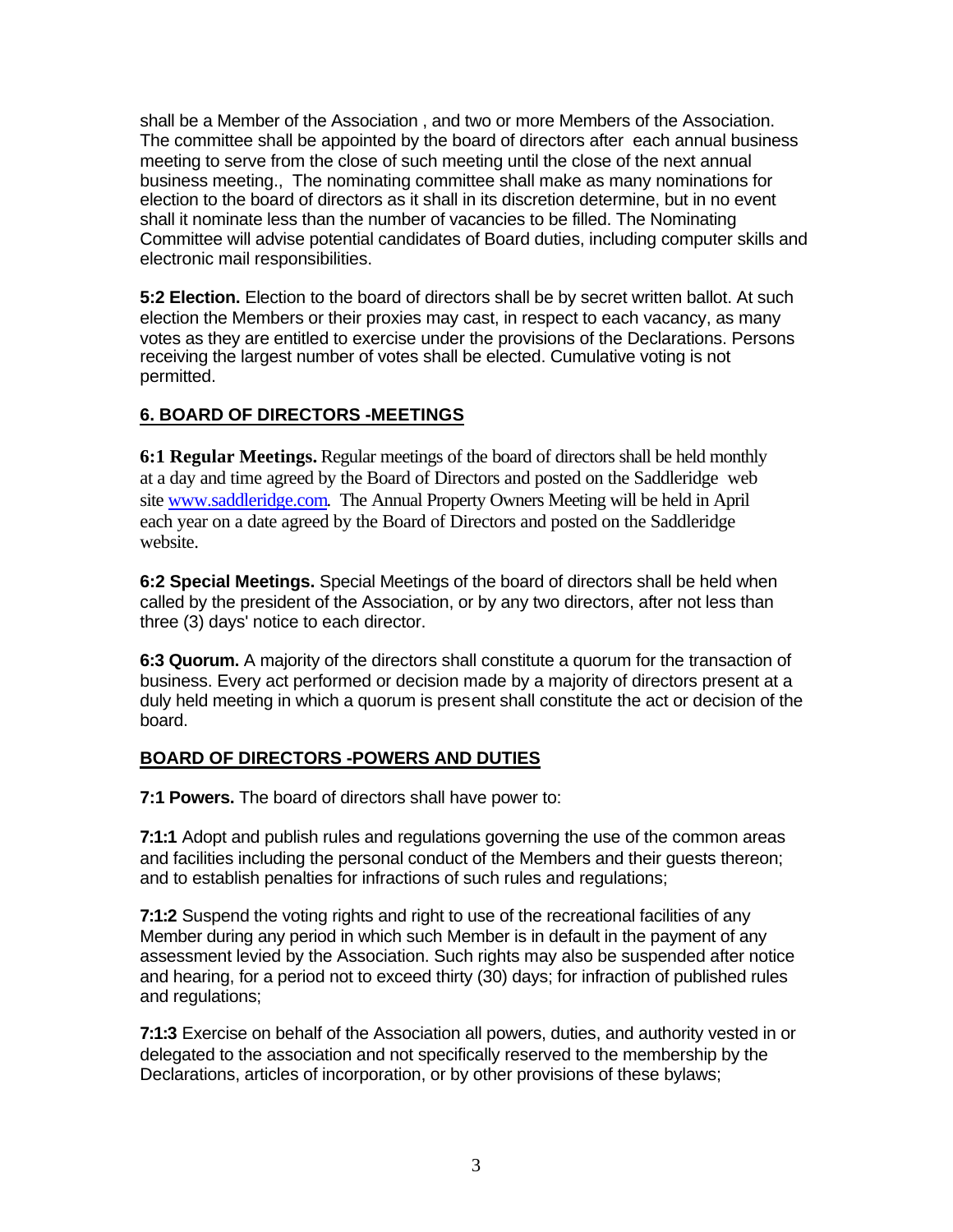**7:1:4** Declare the office of a member of the board of directors to be vacant in the event that such Member is absent from three consecutive regular meetings of the board of directors; and

**7:1:5** Employ a manager, independent contractors, and such other employees as they may deem necessary, and to prescribe their duties.

**7:2 Duties.** It shall be the duty of the board of directors to:

**7:2:1** Cause to be kept a complete record of all its acts and corporate affairs and to present a statement thereof to the Members at each Annual Business Meeting or at any special meeting at which such a statement is required in writing by twenty five percent of the Members entitled to vote .

**7:2:2** Supervise all officers, agents, and employees of the Association and see to it their duties are properly performed;

- **7:2:3 (1)** Fix the amount of the annual assessment against each Lot at least 30 days in advance of each annual assessment period in accordance with the declarations.
- **7.2.3 (2)** Send written notice of each assessment to every Owner subject thereto at least 30 days in advance of each annual assessment period; and
- **7.2.3 (3)** As an option to enforce the lien, foreclosure of same against any property for which assessments are not paid within 30 days after the due date, or to bring an action at law against the Owner personally obligated to pay the same.

**7:2:4** Issue, or cause an appropriate officer to issue, on demand by any person, a certificate setting forth whether or not any assessment has been paid. A statement in a certificate to the effect that an assessment has been paid shall constitute conclusive evidence of such payment. The board may impose a reasonable charge for the issuance of these certificates.

**7:2:5** Procure and maintain adequate liability and hazard insurance on all property owned by the Association;

**7:2:6** Cause all officers or employees having fiscal responsibilities to be bonded, as it may deem appropriate; and

**7:2:7** Cause the Common Area to be maintained.

### **8. OFFICERS AND THEIR DUTIES**

**8:1 Enumeration of Offices.** The officers of the Association shall be President, Vice-President, Secretary, and Treasurer , who shall at all times be Members of the board of directors, and such other officers as the board may from time to time by resolution create.

**8:2 Election of Officers.** The election of officers shall take place at the Annual Business Meeting.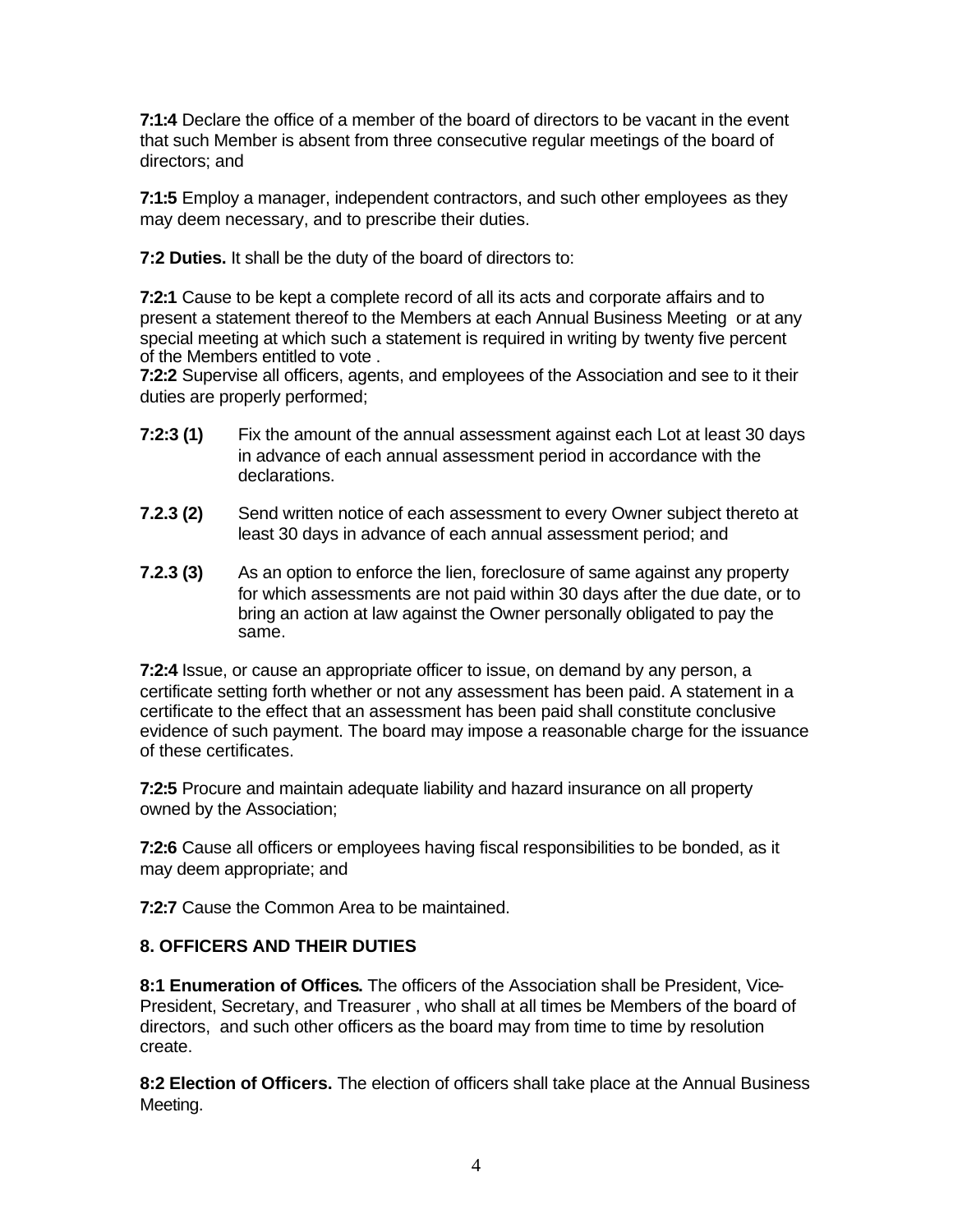**8:3 Term.** The officers of the Association shall be elected annually by the board. Each shall hold office for a term of one (1) year unless he shall sooner resign, or shall be removed or otherwise disqualified to serve.

**8:4 Special Appointments.** The board may elect such other officers as the affairs in the Association may require, each of whom shall hold office for such period, have such authority , and perform such duties as the board may from time to time, determine.

**8:5 Resignation and Removal**. Any officer may be removed from office by a majority vote of the board at any time with or without cause. Any officer may resign at any time by giving written notice to the President, Vice-President, Secretary or Treasurer. Such resignation shall take effect on the date of receipt of such notice or at any later time specified therein, and unless otherwise specified therein, the acceptance of such resignation shall not be necessary to make it effective.

**8:6 Vacancies.** A vacancy in any office may be filled by appointment of the board. The officer appointed to such vacancy shall serve for the unexpired term of the officer he replaces.

**8:7 Multiple Offices.** The offices of secretary and treasurer may be held by the same person. No person shall simultaneously hold more than one of any of the other offices, except in the case of special offices created pursuant to 8:4 of this Article.

**8:8 Duties.** The duties of the officers are as follows:

**8:8:1 President.** The president shall preside at all meetings of the board of directors; shall see that orders and resolutions of the board are carried out; shall sign all leases, mortgages, deeds, and other instruments, and shall cosign all checks and promissory notes.

**8:8:2 Vice President.** The vice president shall act in the place of the president in the event of his absence, inability, or refusal to act, and shall exercise and discharge such other duties as may be required of him by the board.

**8:8:3 Secretary.** The secretary shall record the votes and keep the minutes of all meetings and proceedings of the board and of the Members; serve notice of meetings of the board and of Members; keep appropriate current records showing the Members of the Association together with their addresses; and perform such other duties as may be required by the board or by law.

**8:8:4 Treasurer.** The treasurer shall receive and deposit in appropriate bank accounts all funds of the Association, and shall disburse such funds as directed by resolution of the board of directors; shall sign all checks and promissory notes of the Association; shall keep proper books of account; shall cause an annual audit of the Association books to be made by either a certified public accountant at the completion of each fiscal year or a Committee of one or more Association Members called together at the completion of each fiscal year for that specific purpose, and shall prepare an annual budget and statement of income and expenditures, a report of which documents shall be presented at the Annual Business Meeting and made available to any Member requesting a copy at a reasonable cost.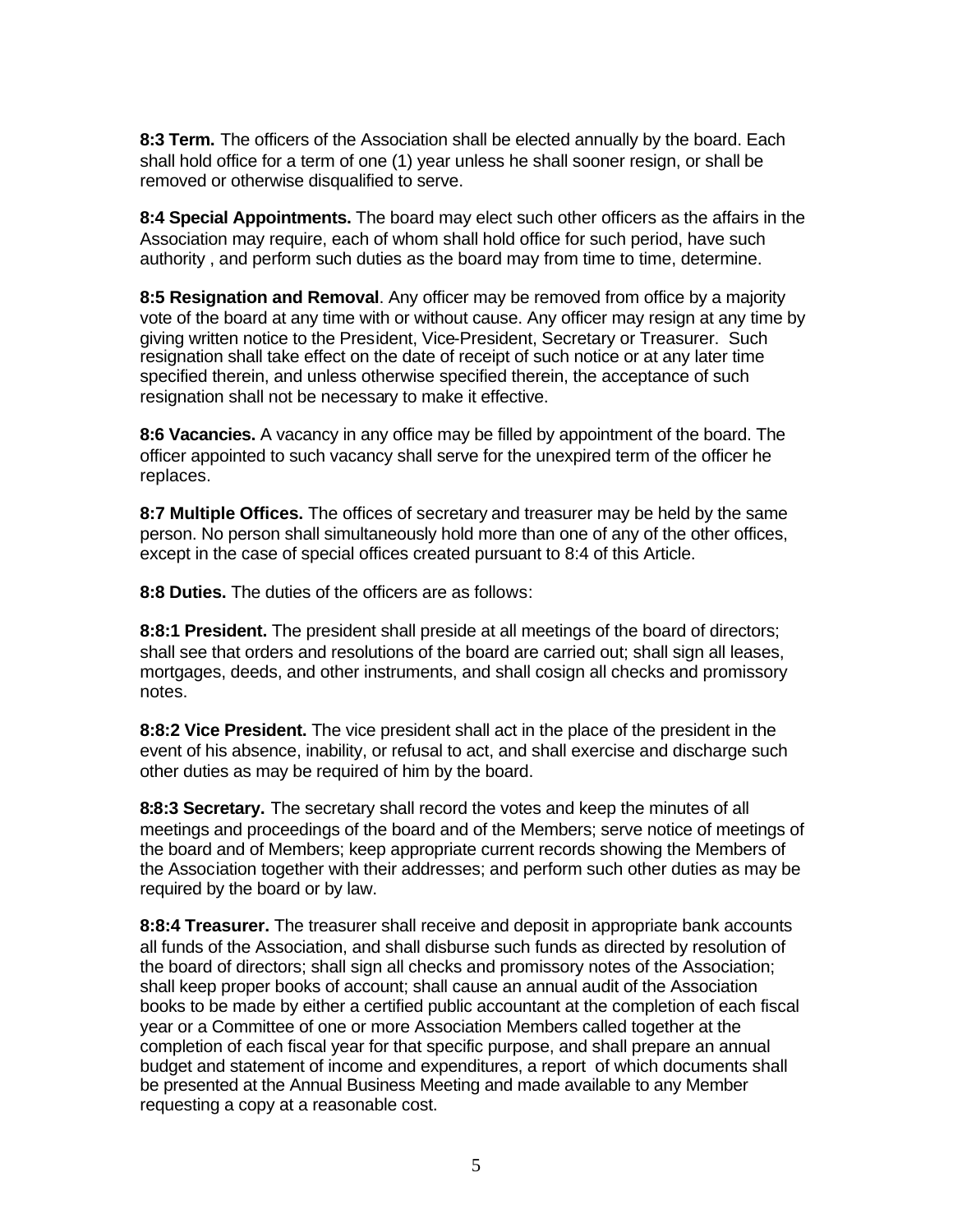# **9. COMMITTEES**

**9:1** The Association shall have an architectural committee, as provided in the Declarations, and a nominating committee as provided in Article 5 of these bylaws. In addition, the board of directors may appoint such other committees as it may deem appropriate in the performance of its duties.

## **10. ASSESSMENTS**

**10:1** As more fully provided in the Declarations, each Member is obligated to pay the Association annual and special assessments which are secured by a continuing lien on the property against which such assessments are made. Any assessments which are not paid when due are considered delinquent. If an assessment is not paid within 30 days after the due date, the assessment bears interest from the date of delinquency at the rate of eighteen per cent (18%) per annum, and the Association may bring an action at law against the Owner personally obligated to pay the same, or may foreclose the lien against his property. Interest, costs, and reasonable attorney's fees of any such action shall be added to the amount of any assessment due. No Owner may waive or otherwise escape liability for assessments by nonuse of the Common Area or abandonment of his Lot.

# **11. BOOKS AND RECORDS: INSPECTION**

**11:1** The books, records, papers of the Association shall be subject to inspection by any Member during ordinary business hours. The Declarations, articles of incorporation, and bylaws of the Association shall be available for inspection by any Member at the principal office of the Association, or by contacting a Member of The Board of Directors, where copies shall be made available for sale at a reasonable price.

## **12. FISCAL YEAR**

**12:1** The fiscal year of the Association shall be the calendar year, except that the first fiscal period shall begin on the date of incorporation and shall end on December 31st of the year of incorporation.

## **13. AMENDMENTS**

**13:1** These bylaws may be amended by the board of directors at any Annual Business Meeting or special meeting , by vote of a majority of a quorum of Members present in person or proxy. The Bylaws may also be amended by the Members at a regular or special meeting of the Members or by vote of a majority of a quorum of Members present in person or proxy.